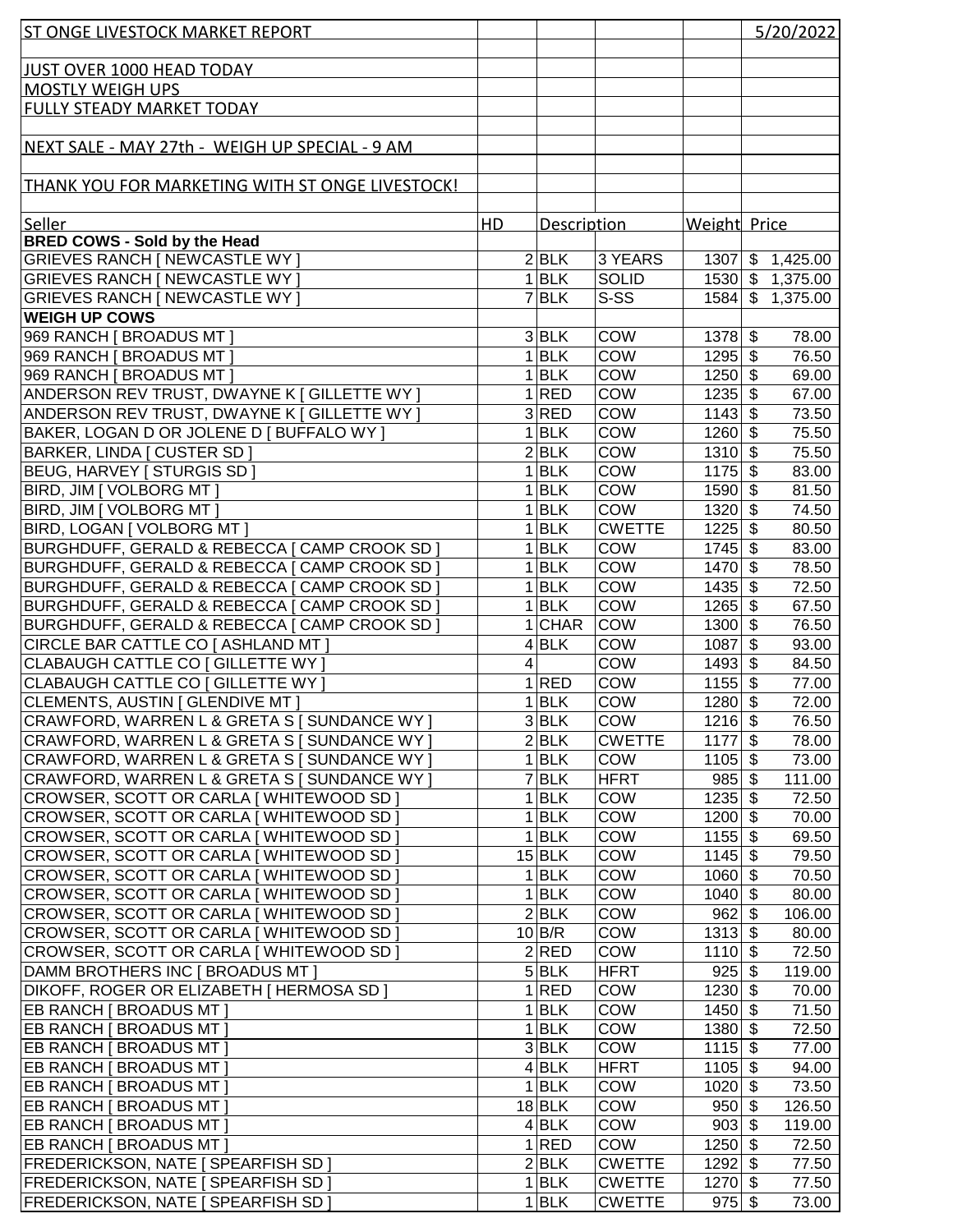| <b>FRUIT, TRACY [ BROADUS MT ]</b>          |   | $1$ <b>BLK</b>            | <b>COW</b>    | $1100$ \$ |                           | 72.50  |
|---------------------------------------------|---|---------------------------|---------------|-----------|---------------------------|--------|
| <b>FRUIT, TRACY [ BROADUS MT ]</b>          |   | $3$ <b>BLK</b>            | <b>HFRT</b>   | $1005$ \$ |                           | 109.00 |
| <b>FRUIT, TRACY [ BROADUS MT ]</b>          |   | 2 BLK                     | <b>HFRT</b>   | 700 \$    |                           | 110.00 |
| <b>FRUIT, TRISTA [ BROADUS MT ]</b>         |   | $1$ <b>BLK</b>            | <b>COW</b>    | $1370$ \$ |                           | 72.50  |
| GASKILL, C J [ VOLBORG MT ]                 |   | $1$ <b>BLK</b>            | <b>COW</b>    | $1315$ \$ |                           | 81.50  |
| GASKILL, C J   VOLBORG MT                   |   | 2 BLK                     | <b>HFRT</b>   | $1025$ \$ |                           | 116.00 |
| GLINES, NATALIE [ CAMP CROOK SD             |   | $1$ CHAR                  | <b>COW</b>    | $1360$ \$ |                           | 70.00  |
| GLINES, NATALIE [ CAMP CROOK SD ]           |   | 1 RED                     | COW           | $1385$ \$ |                           | 71.50  |
| GRANT, DALE [ VALE SD ]                     |   | $1$ <b>BLK</b>            | COW           | $1350$ \$ |                           | 72.50  |
| GRANT, DALE [ VALE SD ]                     |   | $4$ BLK                   | COW           | 1252      | \$                        | 79.50  |
| GRANT, DALE [ VALE SD ]                     |   | $1$ <b>BLK</b>            | COW           | $1205$ \$ |                           | 70.00  |
| <b>GRANT, ZACH OR MCKENZIE [ VALE SD ]</b>  |   | 4 BBLD                    | <b>HFRT</b>   | $982 \ 3$ |                           | 106.00 |
| <b>GREEN MOUNTAIN ANGUS [ RYGATE MT ]</b>   |   | $1$ <b>BLK</b>            | <b>COW</b>    | $1305$ \$ |                           | 73.50  |
| <b>GRIEVES RANCH [ NEWCASTLE WY ]</b>       |   | $1$ <b>BBLD</b>           | <b>HFRT</b>   | $1445$ \$ |                           | 75.50  |
|                                             |   |                           |               | $1162$ \$ |                           |        |
| <b>GRIEVES RANCH [ NEWCASTLE WY ]</b>       |   | 5BBLD                     | <b>HFRT</b>   |           |                           | 80.00  |
| <b>GRIEVES RANCH [ NEWCASTLE WY ]</b>       |   | $1$ <b>BLK</b>            | <b>COW</b>    | 1480      | \$                        | 73.50  |
| <b>GRIEVES RANCH [ NEWCASTLE WY ]</b>       |   | $4$ <b>BLK</b>            | <b>COW</b>    | $1386$ \$ |                           | 75.00  |
| <b>GRIEVES RANCH [ NEWCASTLE WY ]</b>       |   | 7 BLK                     | <b>COW</b>    | $1355$ \$ |                           | 76.50  |
| <b>GRIEVES RANCH [ NEWCASTLE WY ]</b>       |   | 6 B/R                     | <b>COW</b>    | 1493      | $\boldsymbol{\mathsf{S}}$ | 83.00  |
| HABECK, PHILIP W [ MOORCROFT WY ]           |   | 5 BLK                     | <b>COW</b>    | 1037      | \$                        | 104.50 |
| HENDRICKSON, CAROL L [ HERMOSA SD ]         |   | $1$ <b>BLD</b>            | <b>COW</b>    | $1530$ \$ |                           | 83.50  |
| HERMAN, JOHN OR HEATHER [ BROADUS MT ]      |   | $4$ <b>BLK</b>            | <b>COW</b>    | $1036$ \$ |                           | 110.00 |
| HERRINGTON, GARY   HERMOSA SD ]             | 1 |                           | COW           | 1460 \$   |                           | 82.50  |
| HERRINGTON, GARY   HERMOSA SD               |   | 2 BLK                     | COW           | $1610$ \$ |                           | 83.50  |
| J & J SMEENK RANCH LLC [ NEWELL SD ]        |   | $1$ <b>BLK</b>            | COW           | $1105$ \$ |                           | 67.00  |
| J & J SMEENK RANCH LLC [ NEWELL SD ]        |   | $1$ <b>BLK</b>            | COW           | $1040$ \$ |                           | 70.00  |
| J & J SMEENK RANCH LLC [ NEWELL SD ]        |   | $6$ BLK                   | <b>HFRT</b>   | $1020$ \$ |                           | 107.00 |
| J & J SMEENK RANCH LLC [ NEWELL SD ]        |   | $1$ <b>BLD</b>            | COW           | $1185$ \$ |                           | 73.00  |
| JOHNSON RANCH LLP [ BUFFALO SD ]            | 1 |                           | COW           | $1225$ \$ |                           | 72.50  |
| JOHNSON RANCH LLP [ BUFFALO SD ]            |   | 2 BLK                     | COW           | $1465$ \$ |                           | 68.00  |
| JOHNSON RANCH LLP [ BUFFALO SD ]            |   | $\overline{1}$ <b>BLK</b> | COW           | $1070$ \$ |                           | 95.00  |
| JOHNSON RANCH LLP [ BUFFALO SD ]            |   | $4$ B/R                   | COW           | $1396$ \$ |                           | 80.00  |
| JOHNSON RANCH LLP [ BUFFALO SD ]            |   | 2 B/R                     | COW           | $1137$ \$ |                           | 79.00  |
| JOHNSON RANCH LLP [ BUFFALO SD ]            |   | 1 RED                     | COW           | $1280$ \$ |                           | 72.00  |
| K-C RANCH [ VALE SD ]                       |   | 2 BBLD                    | COW           | 1420      | \$                        | 76.00  |
| K-C RANCH [ VALE SD ]                       |   | 2 BBLD                    | <b>COW</b>    | 1217      | \$                        | 73.00  |
| K-C RANCH [ VALE SD ]                       |   | 1 BLK                     | <b>CWETTE</b> | $1225$ \$ |                           | 73.00  |
| KERSTIENS, JACK OR DEB   PIEDMONT SD        |   | $1$ <b>BLK</b>            | <b>COW</b>    | $1395$ \$ |                           | 71.50  |
| KERSTIENS, JACK OR DEB   PIEDMONT SD        |   | $1$ <b>BLK</b>            | COW           | $1135$ \$ |                           | 74.50  |
| KOKESH, RICH OR SHERRY   BELLE FOURCHE SD   | 1 |                           | COW           | $1525$ \$ |                           | 76.00  |
| KOKESH, RICH OR SHERRY   BELLE FOURCHE SD ] |   | 2 BLK                     | <b>COW</b>    | $1455$ \$ |                           | 76.50  |
| KOKESH, RICH OR SHERRY   BELLE FOURCHE SD ] |   | 1 BLK                     | COW           | $1165$ \$ |                           | 70.00  |
| KOKESH, RICH OR SHERRY [ BELLE FOURCHE SD ] |   | $2$ <b>BLK</b>            | COW           | $1122$ \$ |                           | 70.50  |
| KOMES, TIMOTHY J   STURGIS SD <sup>-</sup>  |   | $2$ HERF                  | <b>COW</b>    | $1220$ \$ |                           | 71.00  |
| KOMES, TIMOTHY J [ STURGIS SD ]             |   | $1$ HERF                  | <b>COW</b>    | 880 \$    |                           | 70.00  |
| KRIS KRUEGER [ CUSTER SD ]                  |   | $1$ <b>BLK</b>            | <b>COW</b>    | $900$ \$  |                           | 121.00 |
| LENHART, JADE OR CINNAMON [ WESTON WY ]     |   | $1$ <b>BLK</b>            | COW           | $1115$ \$ |                           | 70.50  |
| LENHART, JADE OR CINNAMON [ WESTON WY ]     |   | $1$ <b>BLK</b>            | <b>CWETTE</b> | $860 $ \$ |                           | 82.00  |
| LENHART, JADE OR CINNAMON [ WESTON WY ]     |   | $1$ <b>BLK</b>            | <b>HFRT</b>   | $855$ \$  |                           | 112.00 |
| MAHAFFY, DALE   STURGIS SD                  |   | $1$ <b>BLK</b>            | <b>COW</b>    | $1295$ \$ |                           | 70.50  |
| MAHAFFY, DALE [ STURGIS SD ]                |   | $1$ <b>BLK</b>            | <b>COW</b>    | $1070$ \$ |                           | 111.00 |
| MAHAFFY, DALE [ STURGIS SD ]                |   | $1$ RRBL                  | <b>COW</b>    | $860 $ \$ |                           | 68.50  |
| MCDONALD, JAMES O & RHODA M [ HULETT WY ]   |   | 4 BBLD                    | <b>CWETTE</b> | 1517 \$   |                           | 81.00  |
| MCDONALD, JAMES O & RHODA M   HULETT WY ]   |   | 1 BLK                     | <b>COW</b>    | $1245$ \$ |                           | 75.50  |
| MCPHERSON, TERRY OR DEB [ PIEDMONT SD ]     |   | $1$ <b>BLK</b>            | <b>CWETTE</b> | $1230$ \$ |                           | 72.50  |
|                                             |   |                           |               |           |                           |        |
| MILLS CATTLE LLC [ VOLBORG MT ]             |   | 2 BLK                     | <b>COW</b>    | 1162 \$   |                           | 75.00  |
| MILLS CATTLE LLC [ VOLBORG MT ]             |   | $1 $ BLD                  | <b>HFRT</b>   | $1020$ \$ |                           | 101.00 |
| MILLS CATTLE LLC [ VOLBORG MT ]             |   | 1 RED                     | <b>COW</b>    | $775$ \$  |                           | 102.00 |
| MILLS, TROY [ BOYES MT ]                    |   | 1 BLK                     | <b>CWETTE</b> | $1170$ \$ |                           | 79.50  |
| MOE FARM & RANCH [ SPEARFISH SD ]           |   | $1$ <b>BLK</b>            | <b>COW</b>    | $1115$ \$ |                           | 70.00  |
| NOVAK, PRESTON   NEWELL SD                  |   | $1$ <b>BLK</b>            | COW           | $895$ \$  |                           | 64.50  |
| ORWICK RANCH LLP [ NEWELL SD ]              |   | $1$ <b>BBLD</b>           | <b>COW</b>    | $1315$ \$ |                           | 74.00  |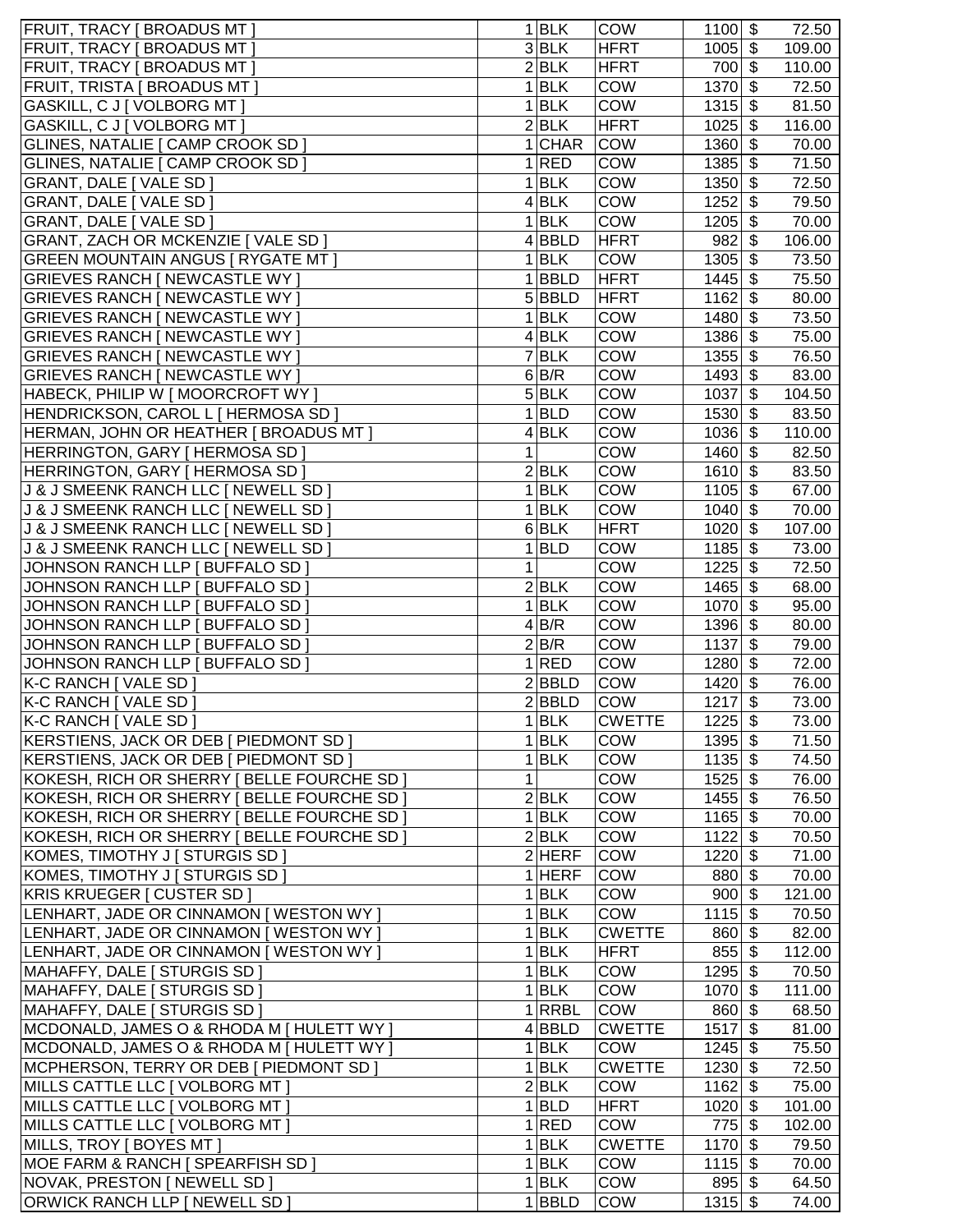| PAINTER, JOE OR JESSICA [ BUFFALO SD ]     | 2 RED              | COW           | $1397$ \$            | 77.00  |
|--------------------------------------------|--------------------|---------------|----------------------|--------|
| PORTERFIELD, MERLIN   BELLE FOURCHE SD     | 2 BLK              | <b>COW</b>    | $977$ \$             | 80.00  |
| <b>RANDALL INC [ BROADUS MT ]</b>          | 1 B/R              | COW           | $1425$ \$            | 78.50  |
| RANDALL INC [ BROADUS MT ]                 | $10$ RED           | <b>COW</b>    | $1407$ \$            | 81.50  |
| <b>RANDALL INC [ BROADUS MT ]</b>          | 1 RED              | <b>COW</b>    | $1390$ \$            | 74.50  |
| <b>RANDALL INC [ BROADUS MT ]</b>          | 1 RED              | COW           | $1290$ \$            | 80.50  |
| <b>RANDALL INC [ BROADUS MT ]</b>          | 2 RED              | <b>COW</b>    | $1252$ \$            | 74.50  |
| RANDALL INC [ BROADUS MT ]                 | 3 RED              | <b>COW</b>    | $1148$ \$            | 70.00  |
| <b>RANDALL INC [ BROADUS MT ]</b>          | $1$ $X$ BRD        | <b>COW</b>    | $1215$ \$            | 68.00  |
| <b>RANDALL, CURT [ BROADUS MT ]</b>        | $2$ <b>BLK</b>     | <b>COW</b>    | $1352$ \$            | 74.50  |
| <b>RANDALL, RAY [ BROADUS MT ]</b>         | $1$ <b>BLK</b>     | <b>COW</b>    | 1550 \$              | 81.00  |
| <b>RANDALL, RAY [ BROADUS MT ]</b>         | $1$ BLK            | <b>COW</b>    | $1415$ \$            | 73.00  |
| RANDALL, ROSS [ BROADUS MT ]               | $1$ <b>BLK</b>     | <b>COW</b>    | 1390 \$              | 77.00  |
| RANDALL, ROSS [ BROADUS MT ]               | $1$ <b>BLK</b>     | COW           | $1325$ \$            | 76.50  |
| RANDALL, ROSS [ BROADUS MT ]               | $1$ <b>BLK</b>     | <b>HFRT</b>   | $930 $ \$            | 109.50 |
| RICHTER, COLE [ CAMP CROOK SD ]            | 2 BLK              | <b>COW</b>    | 1290 \$              | 73.50  |
| RICHTER, COLE [ CAMP CROOK SD ]            | $3$ BLK            | <b>COW</b>    | $1113$ \$            | 76.50  |
| RICHTER, COLE [ CAMP CROOK SD ]            | $1$ <b>BLK</b>     | <b>COW</b>    | $1105$ \$            | 76.50  |
| RICHTER, GREG [ BUFFALO SD ]               | $2$ <b>BLK</b>     | <b>COW</b>    | $1345$ \$            | 67.50  |
| RICHTER, GREG   BUFFALO SD                 | 2 BLK              | COW           | $1165$ \$            | 75.00  |
| RICHTER, GREG   BUFFALO SD                 | $1$ <b>BLK</b>     | <b>COW</b>    | $1110$ \$            | 68.00  |
| RITER, ELIZABETH [ BROADUS MT ]            | $1$ <b>BLK</b>     | <b>COW</b>    | $1670$ \$            | 76.50  |
| ROBERTSON, TYLER OR TIFFANY   HERMOSA SD   | $2$ <b>BLK</b>     | <b>CWETTE</b> | $1290$ \$            | 75.50  |
| ROBERTSON, TYLER OR TIFFANY   HERMOSA SD   | 3 BLK              | <b>CWETTE</b> | $1193$ \$            | 73.50  |
| ROBERTSON, TYLER OR TIFFANY [ HERMOSA SD ] | $1 $ BLD           | <b>COW</b>    | $1495$ \$            | 75.00  |
| RODGERS, JOHNNY [ UPTON WY ]               | 1 BLK              | <b>COW</b>    | $1380$ \$            | 77.00  |
| SAUNDERS LAND & LIVESTOCK [ GILLETTE WY ]  | 2 BLK              | <b>CWETTE</b> | $1212$ \$            | 83.00  |
| SAUNDERS LAND & LIVESTOCK [ GILLETTE WY ]  | 2 B/R              | <b>COW</b>    | 1340 \$              | 78.50  |
| SAUNDERS LAND & LIVESTOCK [ GILLETTE WY ]  | 1 RED              | <b>COW</b>    | $1445$ \$            | 74.50  |
| SAUNDERS LAND & LIVESTOCK [ GILLETTE WY ]  | 1 RED              | <b>COW</b>    | 1090 \$              | 81.00  |
| SHUCK, NEIL [ VALE SD ]                    | $1$ <b>BLK</b>     | <b>COW</b>    | 1180 \$              | 69.50  |
| SIGMAN, BRYCE OR SANDRA [ STURGIS SD ]     | 3 BLK              | <b>CWETTE</b> | $1365$ \$            | 83.00  |
| SIGMAN, BRYCE OR SANDRA [ STURGIS SD ]     | 1 BLK              | COW           | $1330$ \$            | 70.00  |
| SIGMAN, BRYCE OR SANDRA [ STURGIS SD ]     | 1 BLK              | <b>CWETTE</b> | $1215$ \$            | 75.00  |
| SIGMAN, BRYCE OR SANDRA [ STURGIS SD ]     | $2$ <b>BLK</b>     | <b>COW</b>    | $1182$ \$            | 74.50  |
| SIGMAN, BRYCE OR SANDRA [ STURGIS SD ]     | $\overline{1}$ BLK | COW           | $1045 \overline{\$}$ | 69.00  |
| SIGMAN, BRYCE OR SANDRA [ STURGIS SD ]     | $3$ BLK            | <b>HFRT</b>   | $950$ \$             | 111.50 |
| SINCLAIR CATTLE [ BANNER WY ]              | $1$ BLK            | <b>COW</b>    | 1280 \$              | 69.00  |
| SMITH, ROBERT L [ BOX ELDER SD ]           | $1$ BLK            | <b>COW</b>    | 1545 \$              | 80.00  |
| SMITH, ROBERT L [ BOX ELDER SD ]           | 1 BLK              | <b>COW</b>    | $1305$ \$            | 68.00  |
| SMITH, ROBERT L [ BOX ELDER SD ]           | 1 BLK              | <b>COW</b>    | $1280$ \$            | 67.00  |
| SPRAGUE, LYLE [ NISLAND SD ]               | 1 BLK              | <b>COW</b>    | $1415$ \$            | 73.00  |
| SPRAGUE, LYLE [ NISLAND SD ]               | 1 BLK              | <b>COW</b>    | $1300$ \$            | 71.50  |
| SPRAGUE, LYLE [ NISLAND SD ]               | $1$ <b>BLK</b>     | <b>COW</b>    | $1285$ \$            | 69.50  |
| SPRAGUE, LYLE [ NISLAND SD ]               | $1$ <b>BLK</b>     | <b>COW</b>    | $1150$ \$            | 69.00  |
| SPRAGUE, LYLE [ NISLAND SD ]               | $1$ <b>BLK</b>     | <b>CWETTE</b> | $930$ \$             | 106.00 |
| SPRAGUE, LYLE [ NISLAND SD ]               | 2 BLD              | <b>COW</b>    | $1432$ \$            | 69.50  |
| STEVENS, WILLIAM OR JANICE [ ASHLAND MT ]  | 2 BLK              | <b>COW</b>    | 1307 \$              | 82.00  |
| STEVENS, WILLIAM OR JANICE [ ASHLAND MT ]  | $7$ $BLK$          | <b>COW</b>    | 1082 \$              | 114.00 |
| TETRAULT, TIM OR ROXIE [ ST ONGE SD ]      | 1 RED              | <b>COW</b>    | $1250$ \$            | 68.50  |
| THOMPSON, ED [ STURGIS SD ]                | 1 BLK              | <b>COW</b>    | $1295$ \$            | 85.00  |
| THOMPSON, ED [ STURGIS SD ]                | $4$ BLK            | <b>COW</b>    | $1293$ \$            | 77.50  |
| THOMPSON, ED   STURGIS SD                  | $1$ <b>BLK</b>     | <b>HFRT</b>   | $990 $ \$            | 118.00 |
| THOMPSON, ED [ STURGIS SD ]                | $1$ <b>BLK</b>     | <b>COW</b>    | $920 $ \$            | 69.50  |
| TRIPLE T ENTERPRISES [ NEWCASTLE WY ]      | $1$ <b>BLK</b>     | <b>COW</b>    | 1090 \$              | 83.00  |
| WATERLAND, LUTHER   EKALAKA MT ]           | $5 $ BBLD          | COW           | 1530 \$              | 84.50  |
| WULF, RANDY [ NEWELL SD ]                  | 5 RED              | <b>CWETTE</b> | 891 \$               | 112.00 |
| YY CATTLE INC [ VOLBERG MT ]               | 1 BLK              | <b>CWETTE</b> | 1675 \$              | 79.50  |
| YY CATTLE INC [ VOLBERG MT ]               | 1 BLK              | <b>COW</b>    | $1385$ \$            | 77.00  |
| <b>WEIGH UP BULLS</b>                      |                    |               |                      |        |
| BIRD, KEN [ VOLBORG MT ]                   | 1 BLK              | <b>BULL</b>   | $1970$ \$            | 104.00 |
| <b>BIRD, KEN [ VOLBORG MT ]</b>            | $1$ <b>BLK</b>     | <b>BULL</b>   | $1750$ \$            | 99.00  |
|                                            |                    |               |                      |        |